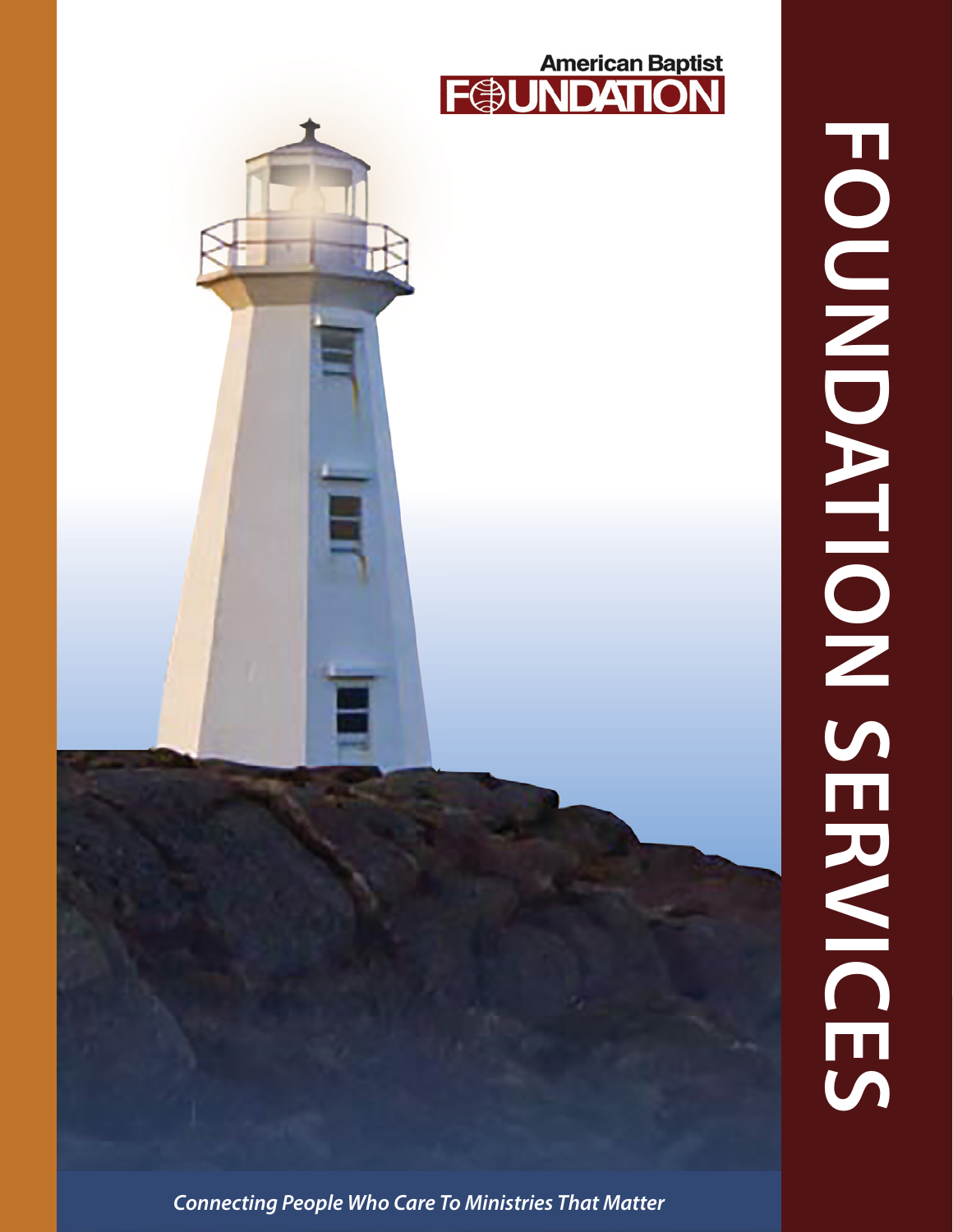

*As each has received a gift, employ it in serving one another, as good managers of the grace of God in its various forms. --1 Peter 4:10 (WEB)*

Thank you to our partners, *American Baptist Regions (Multi-Region Corporation), American Baptist Home Mission Societies (ABHMS),* and *American Baptist International Ministries (IM)*. The Foundation encourages the support of these ministries.



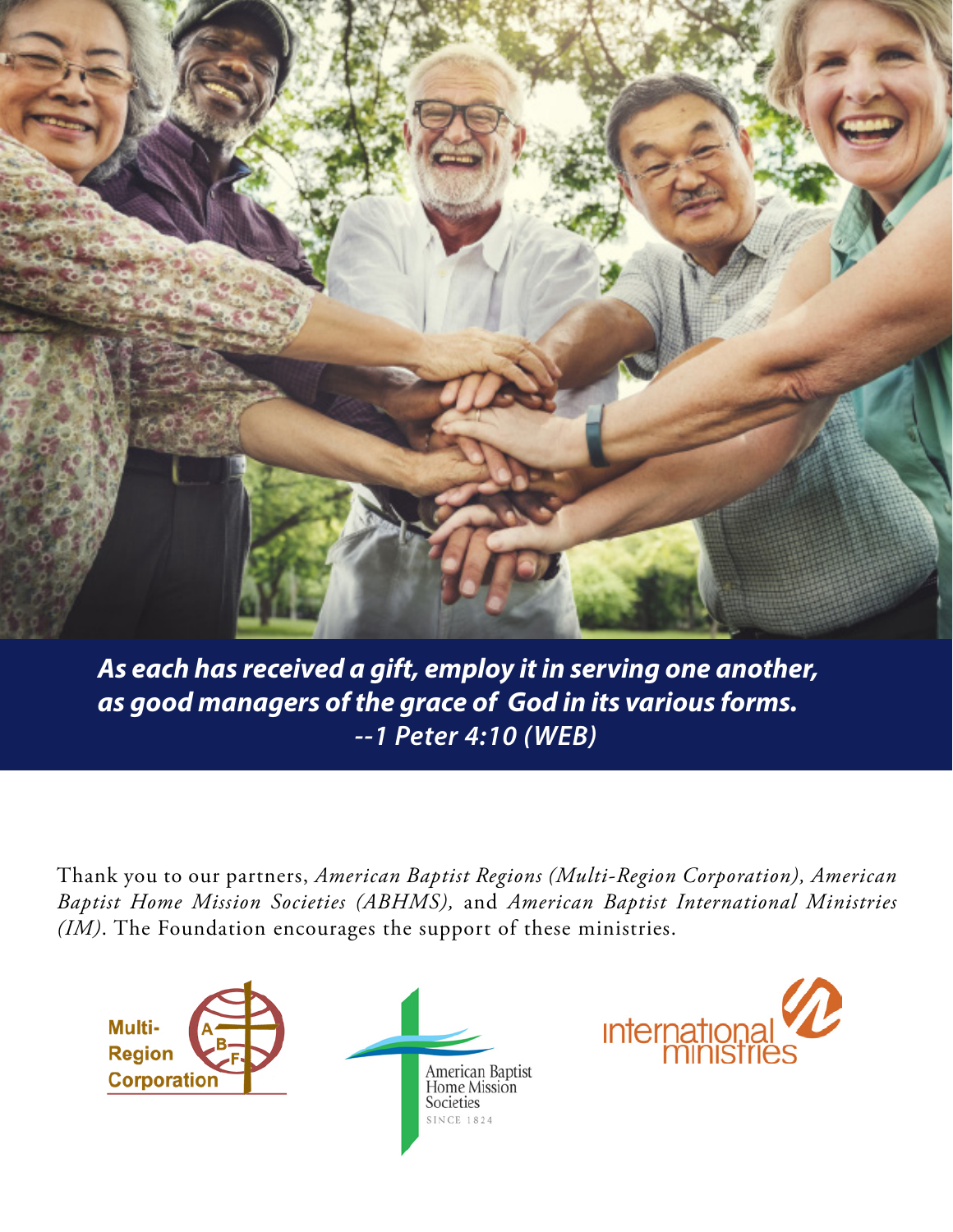## **American Baptist Foundation**

**American Baptist Foundation (ABF)** works with individual donors and American Baptist ministry organizations to create customized planned giving solutions tailored to their needs.

As a center for planned giving, to fulfill our vision of *"Connecting People Who Care to Ministries that Matter,"* we provide professional investment services, estate planning guidance and other planned giving stewardship resources for the benefit of our Members and our broader American Baptist family.

*"ABF is a wonderful partner for churches in our Region as they work to maximize their resources in order to multiply their ministry. ABF representatives are knowledgeable of local church culture and sensitive to the particularities of each congregation. I am pleased that I have a good partner to recommend to my congregations."* 

– Jim Kelsey, Executive Minister, ABC New York State

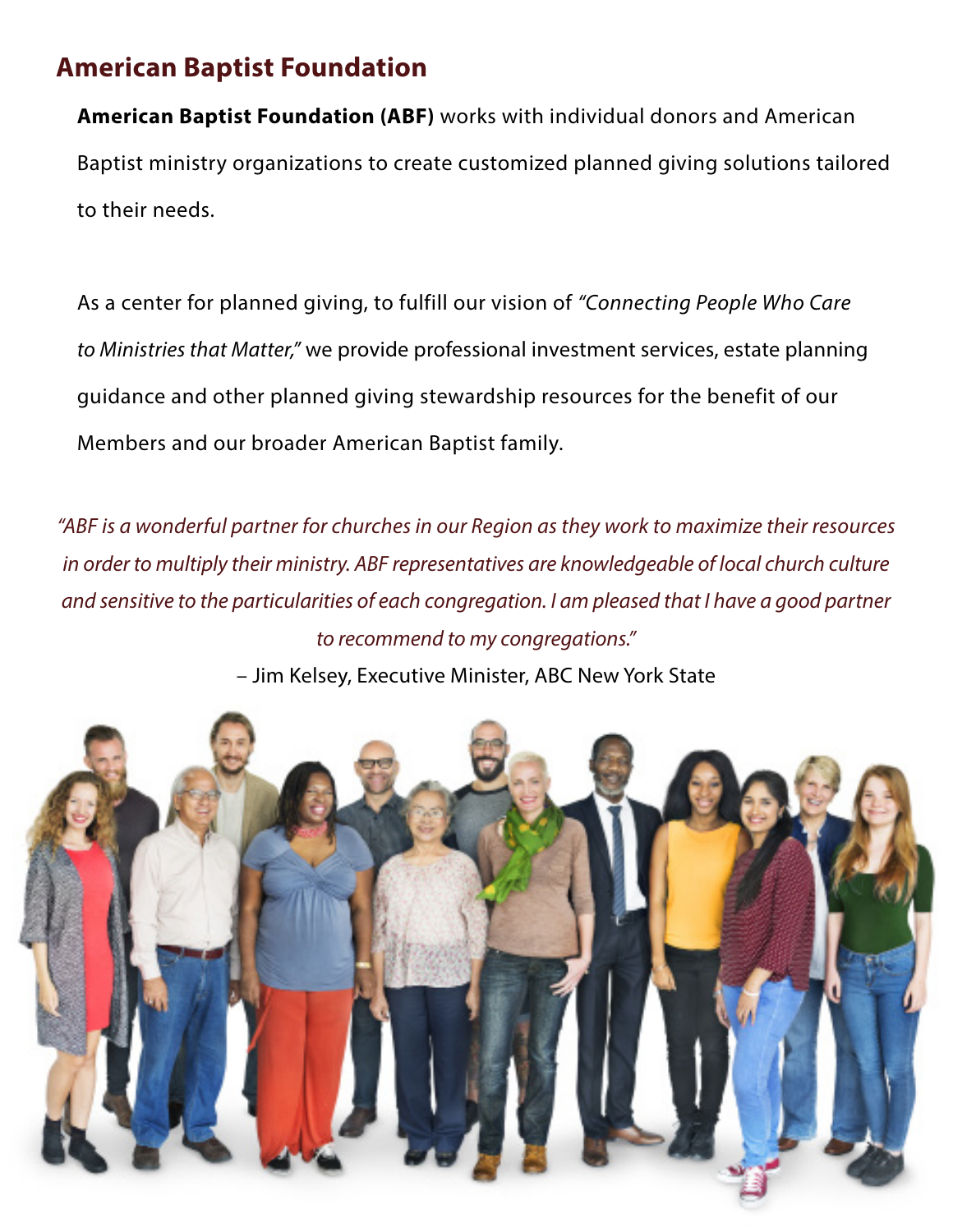# **For Ministry Organizations and Churches**

**American Baptist Foundation (ABF)** is committed to improving the long-term financial health of our American Baptist partners in ministry and mission. As such, we provide a variety of services and resources aimed at growing resources and encouraging greater stewardship over time, including:

- *Planned Giving Programs* ABF's **Strengthening Your Financial Future (SYFF**) l I program provides customized solutions to support each ministry's vision while breaking down barriers that inhibit stewardship.
- *Investment and Endowment Management* ABF provides flexible, professionally  $\Box$ managed investment options aimed at protecting and growing financial resources.
- *Gift Cultivation* ABF works with donors to establish gifts that support ministry П while meeting their financial needs.
- *Training and Education* Seminars, workshops and online tools are among the  $\sqcup$ resources available to increase planned giving literacy.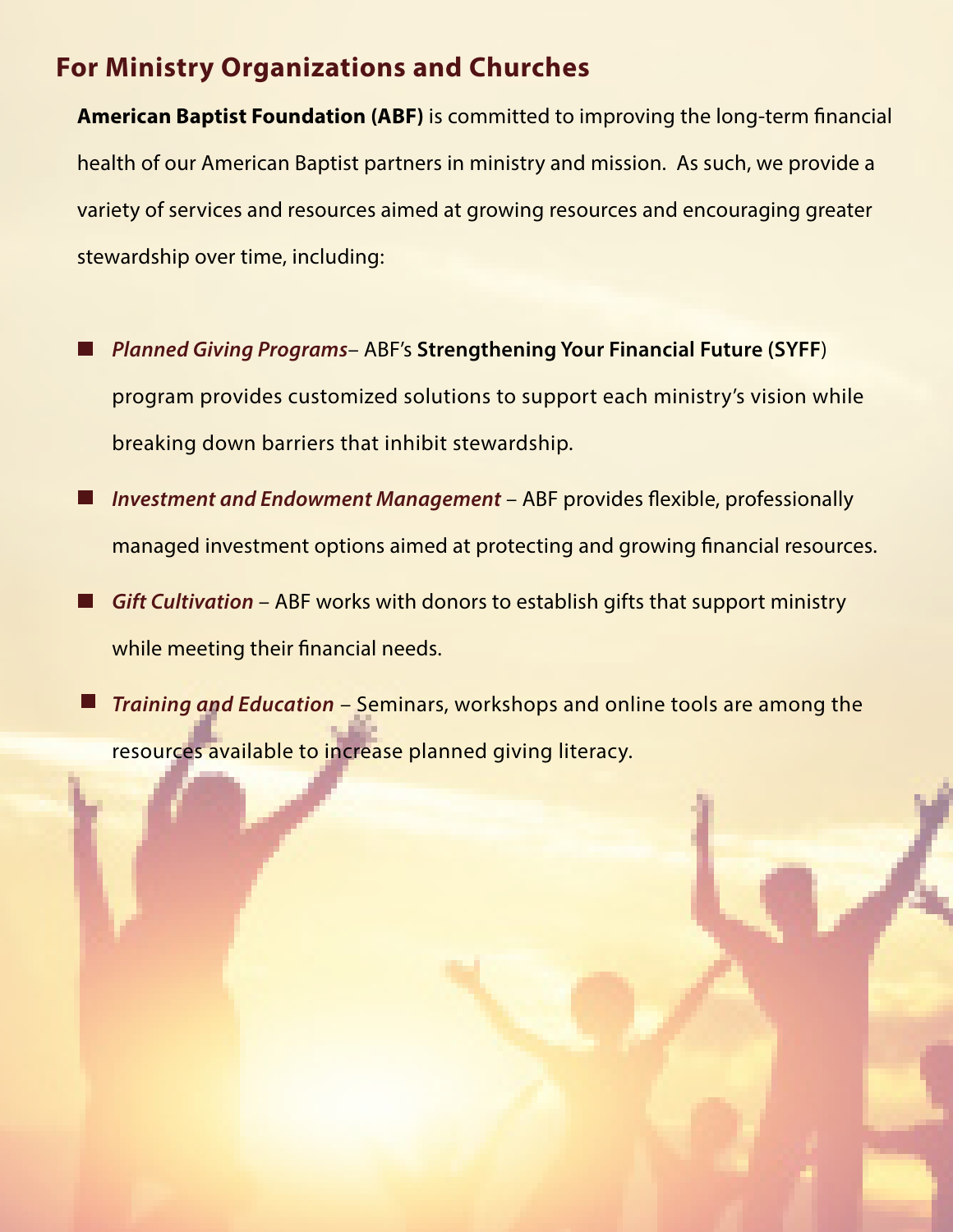# **For Individuals and Families**

As a trusted partner, ABF works with individuals, families and their advisors to develop effective gift and estate planning solutions that meet their needs and reflect their Christian values. Deciding *what to give* and *how to give* is important and ABF's offers expertise and guidance to help employ effective gift strategies.

We work with individuals and families to establish:

- Family endowments . .
- Lifetime income gifts (Charitable Trust & Gift Annuities) H
- Gifts through Wills and Bequests H
- Gifts of stock and other marketable securities
- Gifts of life insurance, real estate and other property

As a 501(c)(3) non-profit organization, gifts established using ABF services often provide meaningful state and federal tax benefits to the extent allowable by law. As an example, a typical gift involves:

- 1. Naming **American Baptist Foundation (ABF)** as a beneficiary in a will, trust, retirement plan, insurance policy, or other vehicle.
- 2. Providing ABF with a letter of instruction on how to distribute your gift. Distribution instructions can be changeable over time and the assurance that your gift will be used as desired are among the benefits of giving this way.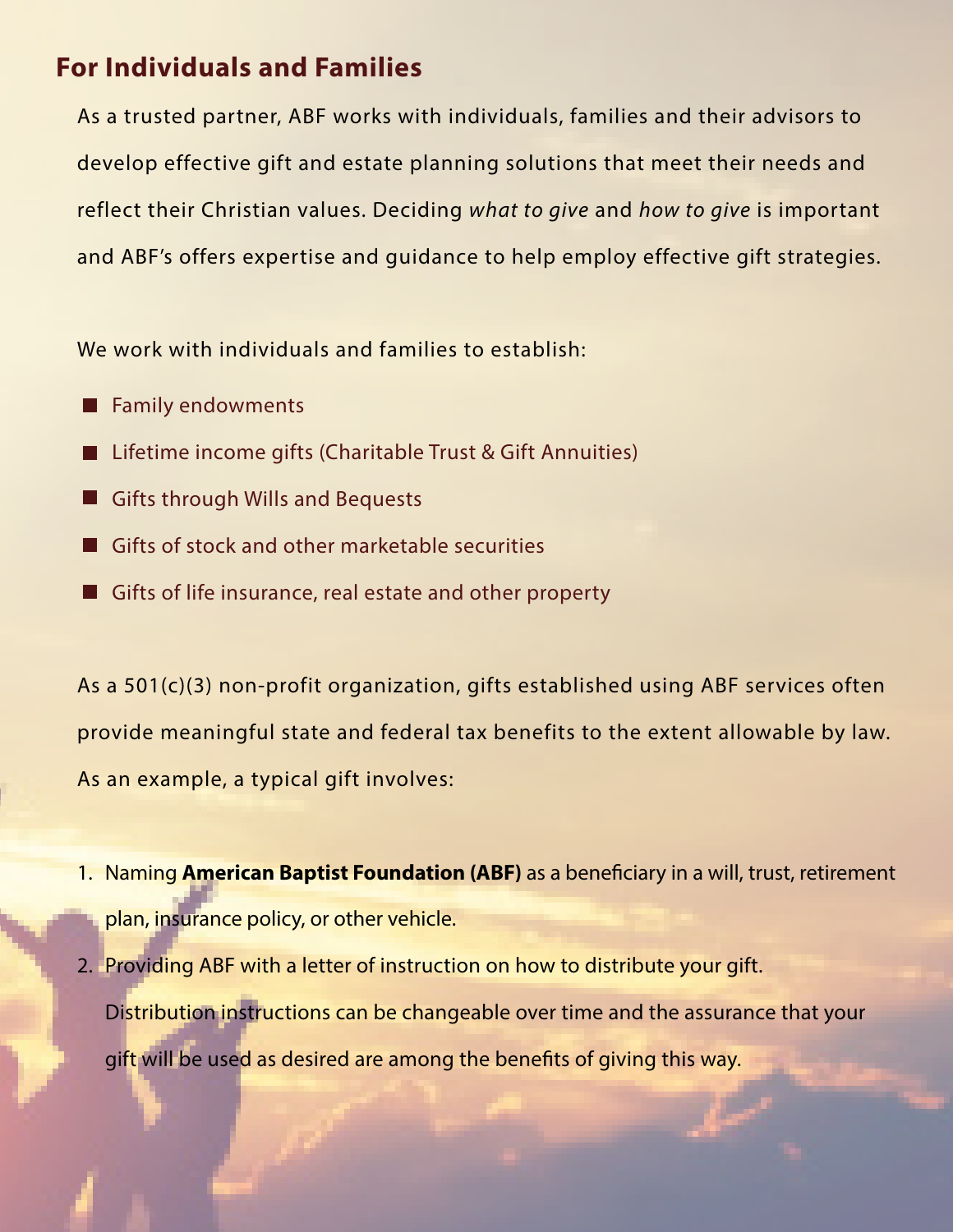

# **Grant Opportunities and Other Services**

*The Virginia and Gordon Palmer, Jr. Trust Grant ("Palmer Grant")* 



The *Palmer Grant* was established in 1999 as a permanent endowment to the **American Baptist Foundation (ABF)**. It is a platform of partnership with our supported Members; *American Baptist Home Mission Societies* 

*International Ministries (IM)*, and the *Multi-Region Corporation (MRC)* to establish grant cycle themes and spread awareness when grant opportunities are available for ministry and mission.

The Trust is administered in accordance with established guidelines and principles based on the Palmers wishes. Grant awards are distributed annually and typically used to fund special projects and programs for American Baptist and closely related entities.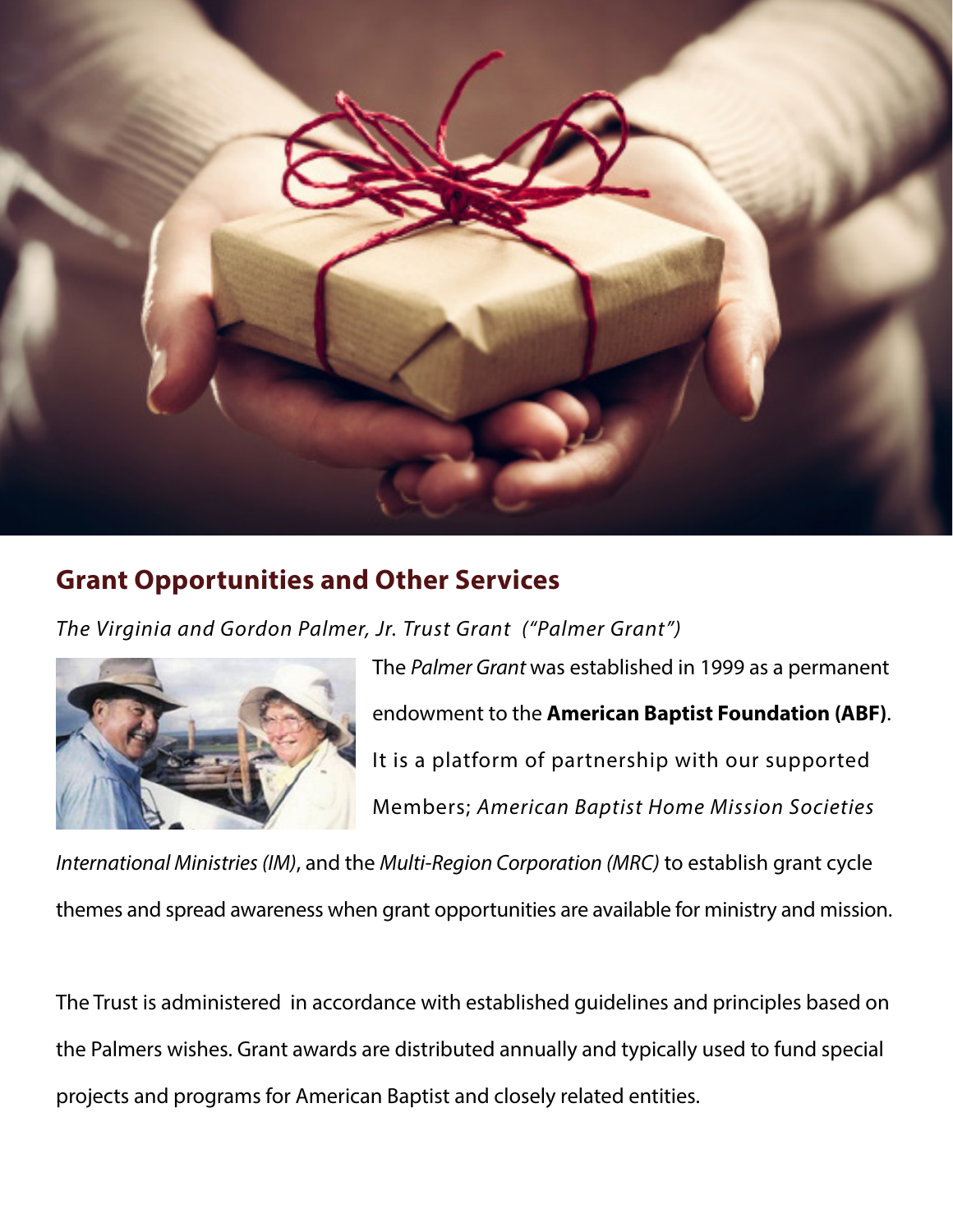#### **Grant Management Services**

By way of the Virginia and Gordon Trust Palmer Grant, ABF has built the capacity of a powerful grant management platform that may be a viable option for those desiring to establish a granting program managed by ABF. Interested entities will need to fulfill certain requirements before any program can be established. Please contact the ABF office for more information.

### **Professional Resources**

Providing our partners in ministry and mission with an increasing a network of reputable advisor resources nationwide is among our priorities. In turn, ABF also provides resources for CPAs, attorneys, and other professional partners that can be beneficial to their practice(s) and clients.